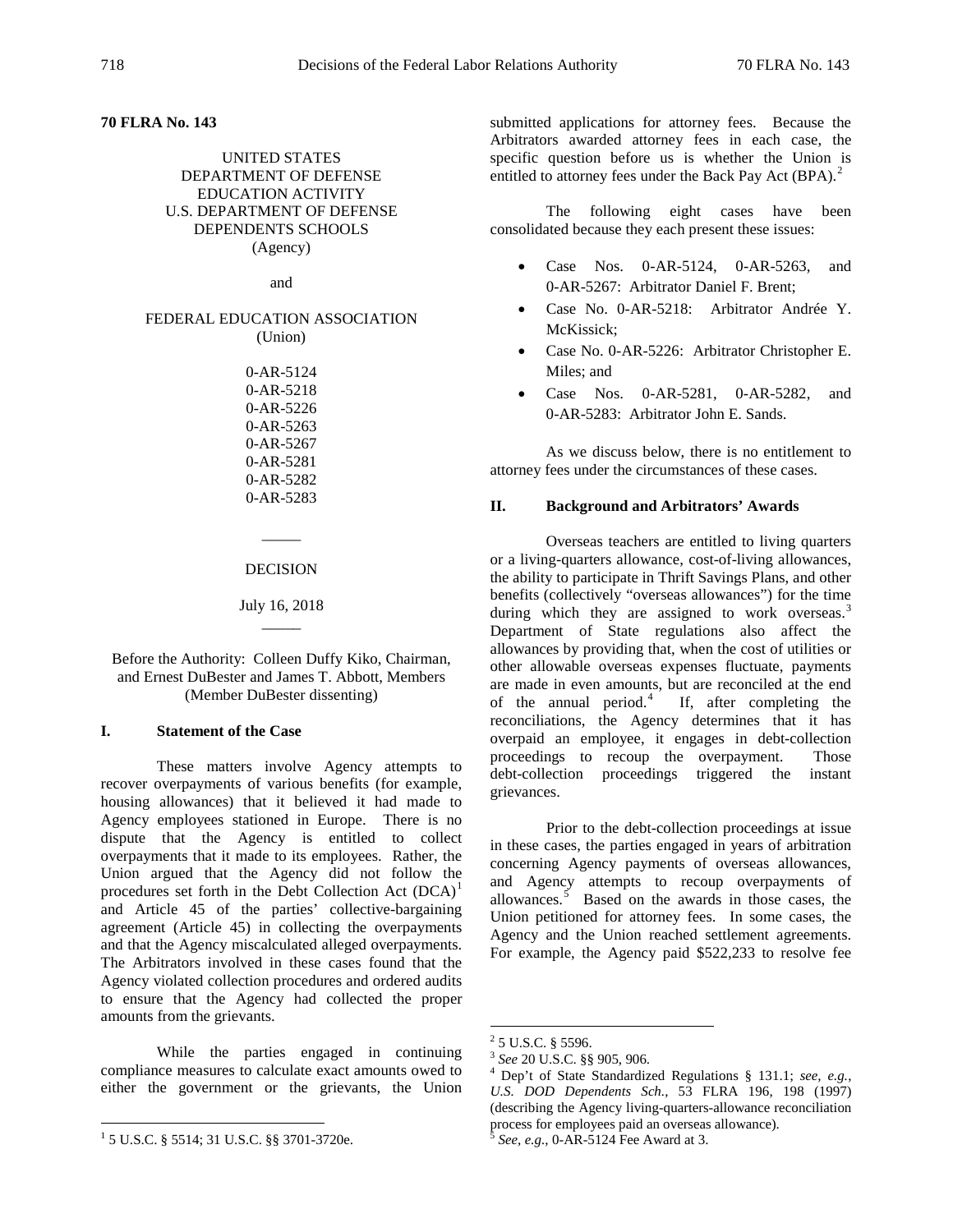disputes in four cases, including 0-AR-5124.<sup>[6](#page-1-0)</sup> Audits in these cases are ongoing.

Both the DCA and Article 45 set forth debt-collection procedures. The DCA provides that, before an agency deducts money from an employee's salary for a debt owed by the employee (as here, recoupment for the allowance overpayments), the agency must provide the employee with thirty days' written notice, the opportunity to inspect relevant documents, and the opportunity for a hearing.<sup>[7](#page-1-1)</sup> Article 45, which incorporates the DCA by reference, provides employees with the right to hearings to contest the indebtedness, and provides that petitions for such hearings stay the commencement of collection proceedings.<sup>[8](#page-1-2)</sup>

In each grievance, the Union alleged that the Agency (1) failed to provide grievants with appropriate notice and failed to follow the right processes when it attempted to collect the debts, and (2) miscalculated the debts. In the merits awards, the Arbitrators agreed with the Union, and found that the Agency's actions violated the DCA, Article  $45$ , and the BPA.<sup>[9](#page-1-3)</sup> The Arbitrators ordered the Agency to conduct multistage audits of certain categories of payments to, and collections from, the grievants to determine whether over-deductions occurred.[10](#page-1-4) The Arbitrators retained jurisdiction over each of the cases for compliance purposes and to consider possible Union petitions for attorney fees.<sup>[11](#page-1-5)</sup>

<span id="page-1-8"></span><span id="page-1-7"></span>The Agency conducted the audits that the Arbitrators had ordered, and the Union reviewed the audits for accuracy and completeness. There were deficiencies in many of the initial audits, and many needed to be redone – sometimes multiple times.

<span id="page-1-9"></span>While the audits were ongoing, the Union filed attorney-fee petitions in all of the cases.<sup>[12](#page-1-6)</sup> In none of those cases had any Arbitrator awarded any backpay to any individual grievant.

The Agency opposed the fee petitions, arguing that there was no legal basis for awarding fees. The Agency noted that the DCA does not provide for the award of attorney fees.<sup>[13](#page-1-7)</sup> Acknowledging that attorney fees may be awarded under the BPA, the Agency argued that the BPA did not apply because the Agency had not committed unjustified or unwarranted personnel actions and because monies over-collected in debt-collection proceedings do not constitute lost pay under the BPA.<sup>[14](#page-1-8)</sup>

In each case, the Arbitrator found that Agency collection efforts violated Article 45, the DCA, and the BPA. Each Arbitrator awarded attorney fees under 5 U.S.C. § 7701(g).<sup>[15](#page-1-9)</sup>

The Agency filed exceptions to each award,  $16$ and the Union opposed those exceptions.

# **III. Analysis and Conclusion: The fee awards are contrary to law.**

The crux of the Agency's arguments in each case $17$  is that attorney fees may not be awarded because

<span id="page-1-3"></span><span id="page-1-2"></span>

<span id="page-1-1"></span><span id="page-1-0"></span><sup>6</sup> *See* 0-AR-5124 Fee Award at 3-4. 7 5 U.S.C. §§ 5514(a)(1), (a)(2)(A)-(B), (D). <sup>8</sup> *See, e.g.*, 0-AR-5263 Fee Award at 6. <sup>9</sup> 0-AR-5124 Fee Award at 5; 0-AR-5218 Fee Award at 9-10; 0-AR-5226 Fee Award at 1; 0-AR-5263 Fee Award at 9-10; 0-AR-5267 Fee Award at 1-2; 0-AR-5281 Fee Award at 1-2; 0-AR-5282 Fee Award at 1-2; 0-AR-5283 Fee Award at 1-2. 10 0-AR-5124 Fee Award at 9-10; 0-AR-5218 Fee Award

<span id="page-1-4"></span>at 9-10; 0-AR-5226 Fee Award at 1; 0-AR-5263 Fee Award at 9-10; 0-AR-5267 Merits Award at 1-4; 0-AR-5281 Fee Award at 1-3; 0-AR-5282 Fee Award at 1-3; 0-AR-5283 Fee

<span id="page-1-5"></span>Award at 1-2.<br><sup>11</sup> 0-AR-5124 Fee Award at 8-9; 0-AR-5218 Fee Award at 12; 0-AR-5226 Fee Award at 1; *see* 0-AR-5263 Fee Award at 1-2; 0-AR-5267 Merits Award at 8; 0-AR-5281 Fee Award at 2-3; 0-AR-5282 Fee Award at 2-3; 0-AR-5283 Fee Award at 2.<br><sup>12</sup> 0-AR-5124 Fee Award at 1-2; 0-AR-5218 Fee Award at 1;

<span id="page-1-6"></span><sup>0-</sup>AR-5226 Fee Award at 1; 0-AR-5263 Fee Award at 1-2; 0-AR-5267 Fee Award at 1-2; 0-AR-5281 Fee Award at 3; 0-AR-5282 Fee Award at 3; 0-AR-5283 Fee Award at 5.

 <sup>13</sup> 0-AR-5124 Fee Award at 2-3; 0-AR-5218 Fee Award at 4; 0-AR-5226 Fee Award at 4-5; 0-AR-5263 Fee Award at 2-3; 0-AR-5267 Fee Award at 2-4; 0-AR-5281 Fee Award at 4-5; 0-AR-5282 Fee Award at 4-5; 0-AR-5283 Fee Award at 6-8. <sup>14</sup> 0-AR-5124 Fee Award at 2-3; 0-AR-5218 Fee Award at 4;

<sup>0-</sup>AR-5226 Fee Award at 5-6; 0-AR-5263 Fee Award at 2-3; 0-AR-5267 Fee Award at 2-4; 0-AR-5281 Fee Award at 4-5; 0-AR-5282 Fee Award at 4-5; 0-AR-5283 Fee Award at 6-8, 11.

<sup>15</sup> 0-AR-5124 Fee Award at 18-30; 0-AR-5218 Fee Award at 8-15; 0-AR-5226 Fee Award at 16-20; 0-AR-5263 Fee Award at 18-30; 0-AR-5267 Fee Award at 8-9, 14-21, 23-26; 0-AR-5281 Fee Award at 8-21; 0-AR-5282 Fee Award at 8-21; 0-AR-5283 Fee Award at 11-22.<br> $16$  In Case Nos. 0-AR-5226 and 0-AR-5263, the Authority's

Office of Case Intake and Publication ordered the Agency to show cause why its exceptions should not be dismissed as untimely. In its response to the show-cause order in 0-AR-5226, the Agency provided evidence – the envelope that Arbitrator Miles used to serve the fee award on the Agency, postmarked by the U.S. Postal Service on August 17, 2016 – to demonstrate that the award was served on August 17, not August 15 (the date on the award). Relative to the August 17 service date, the Agency's exceptions in 0-AR-5226 were filed timely, and we consider them. In its response to the show-cause order in 0-AR-5263, the Agency provided evidence – a January 4, 2016 email from Arbitrator Brent that served the award on the parties electronically and stated that "a hard copy will be mailed to you" – that shows that the award was served on January 4, 2017, not December 29, 2016 (the date on the award). 0-AR-5263 Agency Resp. to Show-Cause Order at 1-2. Relative to the January 4 service date, the Agency's exceptions in 0-AR-5263 were filed timely, and we consider them.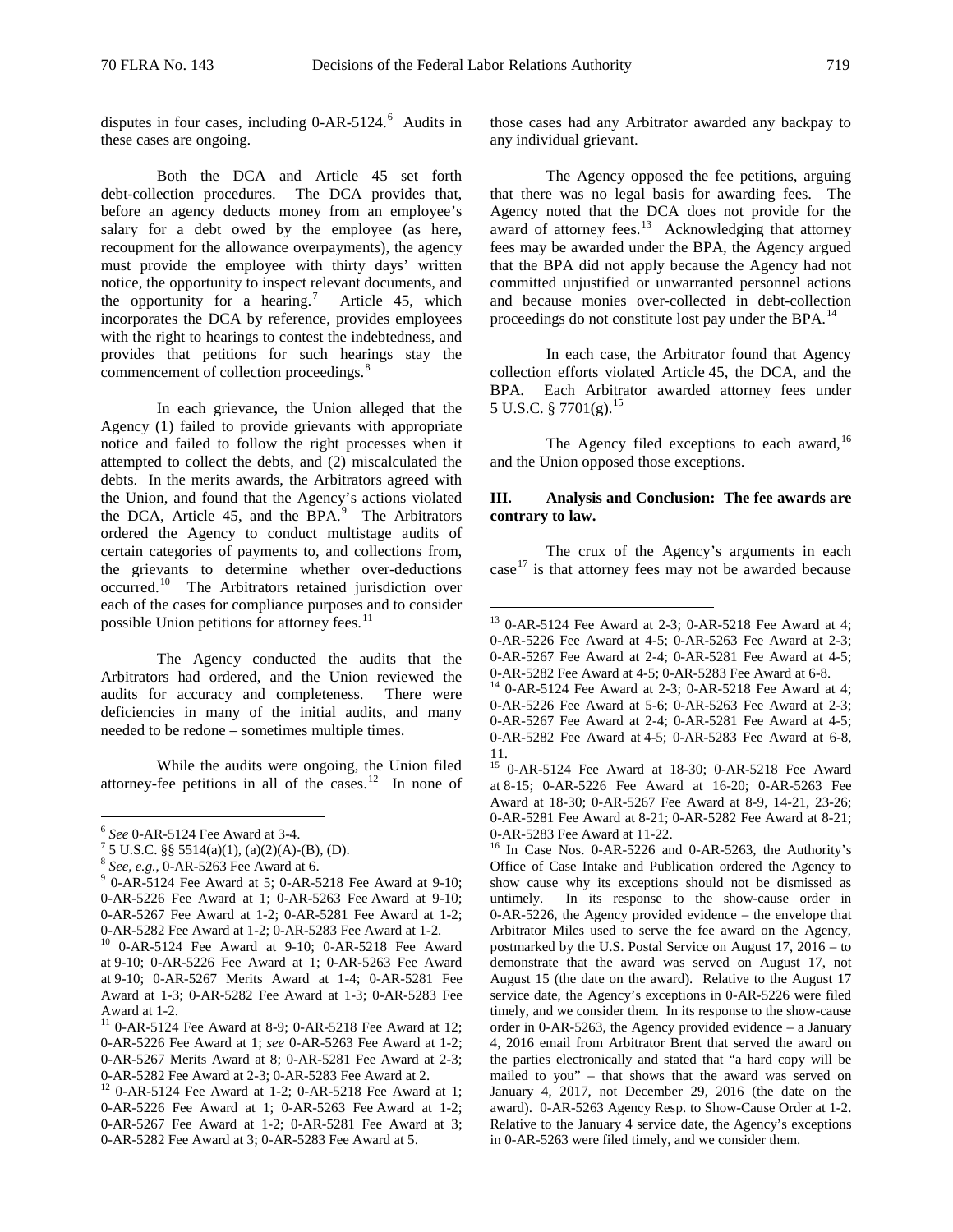neither the DCA nor Article 45 provides for attorney-fee awards and an agency's recovery of debts (in this case an overpayment of overseas allowances) from employees does not constitute a "withdrawal or reduction of . . . pay, allowances[,] or differentials."[18](#page-2-0) "Pay, allowances, or differentials" are "pay, leave, and other monetary employment benefits to which an employee is *entitled by statute or regulation* and which are payable by the employing agency to an employee during periods of [f]ederal employment."<sup>19</sup>

In order to establish liability under the BPA, the party requesting relief has the burden of showing "a causal connection between" an unjustified or unwarranted personnel action and "a withdrawal or reduction in pay, allowances or differentials. This connection is shown only where 'it is clear that the violation . . . resulted in the loss of some pay."<sup>20</sup> A union is thus eligible for BPA remedies, such as attorney fees, only to the extent that it has been able to prove that grievants suffered an actual loss of pay to which they are legally entitled. Agency attempts to recoup moneys that it actually overpaid grievants, however, do not constitute unwarranted or unjustified personnel actions that result in the withdrawal or withholding of pay under the BPA.

<span id="page-2-4"></span><span id="page-2-3"></span>In none of the cases has the Union shown that any of the grievants had lost pay to which they were legally entitled. Indeed, it is entirely possible that the audits will show that grievants owe the Agency a refund of overpayments. Given the lack of clear record evidence of net losses of pay or overseas allowances – and the fact that the Union has the burden of showing such losses – we find that the Union has not established an entitlement to attorney fees in these cases.

The Union also argues that because each Arbitrator found in previous awards that the Agency had violated the BPA, the Agency is collaterally estopped from challenging the awards of fees in these cases. However, it is important to note that the applicability of the BPA to debt-collection practices raises any number of sovereign-immunity issues that cannot be waived. $21$ Therefore, we reject the Union's collateral-estoppel claim. $^{22}$ 

For the above reasons, we set aside the fee awards as contrary to the BPA and the  $DCA$ <sup>[23](#page-2-5)</sup> Accordingly, we do not address the Agency's remaining exceptions.

### **IV. Decision**

We set aside the fee awards.

not provide a basis for awarding attorney fees in these cases. With regard to *U.S. DOD Dependents School – Europe*, 66 FLRA 181, 183-84 (2011), that decision addressed whether the initial merits award in 0-AR-4665 (which was a precursor to 0-AR-5124) was contrary to law. The Authority determined that it was not, because auditing grievants' overseas allowances was an appropriate remedy for the Agency's violations of the DCA and Article 45. *Id*. The Authority did not, however, address the separate issue of whether those violations gave rise to a claim for attorney fees under the BPA. Similarly distinguishable is *U.S. DOD Dependents Sch., Germany Region*, 39 FLRA 13, 19-20 (1991). That decision involved a single grievant who demonstrated that the Agency erroneously withheld money to which she was entitled. As a result of that proof, the grievant was able to establish a clear causal link between the Agency's violation and her damages – a necessary element of a BPA claim. *See NTEU, Chapter 143*, 68 FLRA at 873 (citing *IRS*, 66 FLRA at 347) (the BPA requires a causal link between an agency's violation and grievant's injury). In contrast, final Agency liability for any sum certain has not been established in any of the grievances at issue here.

<sup>23</sup> Member Abbott notes that the dissent seeks to complicate the matter before us by clouding and confusing the clear distinctions between "pay" and "allowances," between the "merits" and "implementation" phases of these proceedings, simple disputes in calculating and recalculating allowances and "unlawful conduct," and the circumstances under which the BPA applies and the circumstances under which the DCA applies. Dissent at 8. And though there is no entitlement to attorney fees under these circumstances, the Union was already awarded attorney fees, totaling at least half a million dollars, in those phases of these proceedings to which it was entitled to fees under the BPA. <sup>24</sup> *See, e.g.*, *U.S. DOJ, Fed. BOP, Fed. Corr. Complex, Pollock,* 

*La.*, 68 FLRA 151, 152 (2014) (declining to address exceeded-authority exception after finding the award contrary to law).

<span id="page-2-5"></span> <sup>17</sup> 0-AR-5124 Exceptions Br. at 3-4, 7-12; 0-AR-5218 Exceptions Br. at 2-9; 0-AR-5226 Exceptions Br. at 2-9; 0-AR-5263 Exceptions Br. at 3-11; 0-AR-5267 Exceptions Br. at 3-11; 0-AR-5281 Exceptions Br. at 5-11; 0-AR-5282

<span id="page-2-0"></span>Exceptions Br. at 5-11; 0-AR-5283 Exceptions Br. at 5-11.<br><sup>18</sup> *NTEU, Chapter 143*, 68 FLRA 871, 873 (2015) (citing *U.S. Dep't of the Treasury, IRS,* 66 FLRA 342, 347 (2011) (*IRS*)).

<span id="page-2-1"></span><sup>&</sup>lt;sup>19</sup> 5 C.F.R. § 550.803 (emphasis added); *see generally SSA.*, *Balt., Md. v. FLRA*, 201 F.3d 465, 471 (D.C. Cir. 2000) (discussing meaning of "pay, allowances, or differentials").

<span id="page-2-6"></span><span id="page-2-2"></span><sup>20</sup> *See NTEU, Chapter 98*, 60 FLRA 448, 450 (2004) (quoting *U.S. Dep't of the Air Force, Travis Air Force Base, Cal.*, 56 FLRA 434, 437-38 (2000)).

 <sup>21</sup> *U.S. DOJ, Fed. BOP, Metro. Det. Ctr., Guaynabo, P.R.*, 68 FLRA 960, 962 (2015) (citing *SSA, Office of Disability Adjudication & Review, Region 1*, 65 FLRA 334, 338 (2010)). 22 The decisions that the Union cites are distinguishable and do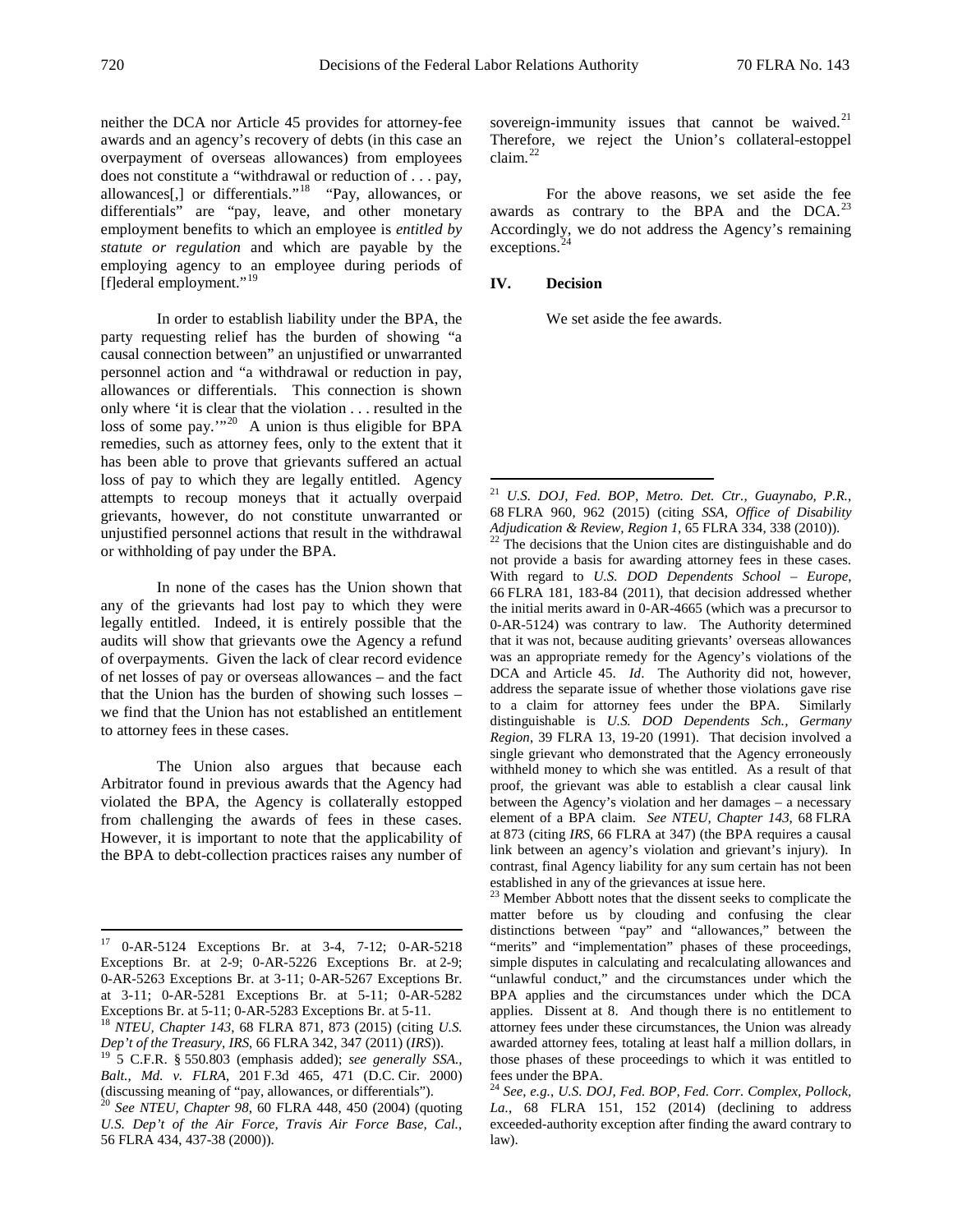### **Member DuBester, dissenting:**

These cases are part of a twenty-one-year history of the Agency's failure to accurately calculate pay and other benefits to which Agency teachers are contractually and statutorily entitled. That history includes numerous arbitrations, arbitrators, and Authority decisions – all arising from related pay issues.<sup>[1](#page-3-0)</sup> The Agency has now compounded these pay errors by violating law and contract when collecting alleged overpayments – resulting in eight more arbitrations. $2$ 

Bypassing the record, and misreading applicable law, the majority summarily concludes that the Union is not entitled to attorney fees accrued to respond to the Agency's continued unjustified and unwarranted personnel actions. Because the majority's opinion is contrary to the facts and law, I dissent.

The background here is critical to understanding the majority's error. Over the decades of Agency malfeasance, the parties have agreed to different processes to fix the Agency's pay errors. In some of the cases now before us, the parties jointly drafted merits awards for arbitrators – awards acknowledging the Agency's unjustified and unwarranted personnel actions,

requiring full audits of the grievants' pay histories, and allowing the Union to petition for attorney fees. $3$  In other cases, the parties agreed to an expedited process without full adversarial arbitration hearings<sup>[4](#page-3-3)</sup> – agreeing that these arbitrations will result in enforceable awards in which the arbitrator retains jurisdiction to ensure compliance.<sup>[5](#page-3-4)</sup>

The protracted history of the Agency's compounded errors has required repeated and lengthy audits of employees' pay to detect Agency mistakes depriving teachers of income and benefits, and Agency mistakes in withholding pay to offset alleged overpayments. The long and complicated pay audits have also led the parties to agree to an implementation process subject to continuing arbitral jurisdiction. In one case, the Union petitioned for fees for the "merits" phase; the Arbitrator then issued an interim award for attorney fees; the parties settled the merits-phase attorney fees; after seeking compliance and verifying the audits of grievants' pay, the Union later filed a petition for the implementation-phase fees; and, the Arbitrator issued a separate award for implementation-phase attorney fees.<sup>[6](#page-3-5)</sup>

Whatever protocol the parties have followed, at each stage of these proceedings, Union attorneys were integral to resolving the nature and extent of the Agency's unlawful conduct. As one Arbitrator found, the history here suggests that the Agency "has intentionally avoided fixing its broken compensation system by using [Union] . . . attorneys to identify and remedy its pay problems."

In the underlying merits awards, arbitrators find – and the Agency admits – that the Agency has not only failed to properly pay its teachers for decades; it has also erroneously collected alleged overpayments of pay, benefits, or allowances – alleged overpayments resulting from the very same pay issues. And in every underlying merits award, every arbitrator finds that the Agency has taken its various actions without complying with the parties' agreement or the Debt Collection Act (DCA).<sup>[8](#page-3-7)</sup>

<span id="page-3-0"></span> <sup>1</sup> *U.S. DOD, Educ. Activity, U.S. DOD, Dependents Sch.*, 70 FLRA 84 (2016) (Arbitrator Andree Y. McKissick); *U.S. DOD., Dependents Sch. - Eur.*, 66 FLRA 181 (2011) (Arbitrator Andree Y. McKissick); *U.S. DOD, Educ. Activity*, 60 FLRA 254 (2004) (Arbitrator John E. Sands); *U.S. DOD, Educ. Activity, Arlington, Va.*, 60 FLRA 24 (2004) (Arbitrator Daniel F. Brent); *U.S. DOD, Educ. Activity, Arlington, Va.*, 59 FLRA 806 (2004) (Arbitrator Andree Y. McKissick); *U.S. DOD, Educ. Activity, Arlington, Va.*, 56 FLRA 1009 (2000) (Arbitrator Timothy D. W. Williams); *U.S. DOD, Educ. Activity, Arlington, Va.*, 56 FLRA 996 (2000) (Arbitrator Norman J. Stocker); *U.S. DOD, Educ. Activity, Arlington, Va.*, 56 FLRA 887 (2000) (Arbitrator Bernard Wray); *U.S. DOD, Educ. Activity, Arlington, Va.*, 56 FLRA 873 (2000) (Arbitrator James A. Gross); *U.S. DOD, Educ. Activity, Arlington, Va.*, 56 FLRA 880 (2000) (Arbitrator Hugh D. Jascourt); *U.S. DOD, Educ. Activity, Arlington, Va.*, 56 FLRA 836 (2000) (Arbitrator Joseph Duffy); *U.S. DOD, Educ. Activity, Arlington, Va.*, 56 FLRA 779 (2000) (Arbitrator Joseph A. Sickles); *U.S. DOD, Educ. Activity, Arlington, Va.*, 56 FLRA 768 (2000) (Arbitrator William A. Babiskin); *U.S. DOD, Educ. Activity, Arlington, Va.*, 56 FLRA 762 (2000) (Arbitrator Maurice C. Benewitz); *U.S. DOD, Educ. Activity, Ger. Region*, 56 FLRA 755 (2000) (Arbitrator Irving N. Tranen); *U.S. DOD, Educ. Activity, Arlington, Va.*, 56 FLRA 749 (2000) (Arbitrator Michael Wolf); *U.S. DOD, Educ. Activity, Arlington, Va.*, 56 FLRA 744 (2000) (Arbitrator Robert T. Moore); *U.S. DOD, Educ. Activity, Arlington, Va.*, 56 FLRA 711 (2000) (Arbitrator Robert Bennett Lubic); *U.S. DOD, Dependents Sch.*, 54 FLRA 773 (1998) (Earle W. Hockenberry); *U.S. DOD, Dependents Sch.*, 54 FLRA 514 (1998) (Arbitrator John J. Popular); *U.S. DOD, Dependents Sch.*, 53 FLRA 196 (1997) (Arbitrator John B. LaRocco).

<span id="page-3-7"></span><span id="page-3-6"></span><span id="page-3-5"></span><span id="page-3-4"></span><span id="page-3-3"></span><span id="page-3-2"></span><span id="page-3-1"></span><sup>2</sup> *See* Majority at 2.

 $3$  0-AR-5281 Fee Award at 2; 0-AR-5282 Fee Award at 1-2; 0-AR-5226 Fee Award at 1.<br><sup>4</sup> (0-AR-5263, 0-AR-5267, 0-AR-5124); 0-AR-5263 Merits

Award at 4 ("Following discussions between the Arbitrator and the parties at the January, 2013 . . . hearings, the parties have agreed to resume a process in which pay disputes and other [unjustified and unwarranted personnel actions] are addressed in a procedure that does not utilize a formal full adversarial arbitration hearing to create a record chronicling the relevant

facts.").<br> $5$  0-AR-5263 Merits Award at 4.

<sup>&</sup>lt;sup>6</sup> See 0-AR-5124 Fee Award; 0-AR-5124 Merits Award.<br><sup>7</sup> 0-AR 5283 Fee Award at 2.<br><sup>8</sup> See 0-AR-5124 Merits Award; 0-AR-5218 Merits Award; 0-AR-5226 Merits Award; 0-AR-5263 Merits Award; 0-AR-5267 Merits Award; 0-AR-5281 Merits Award;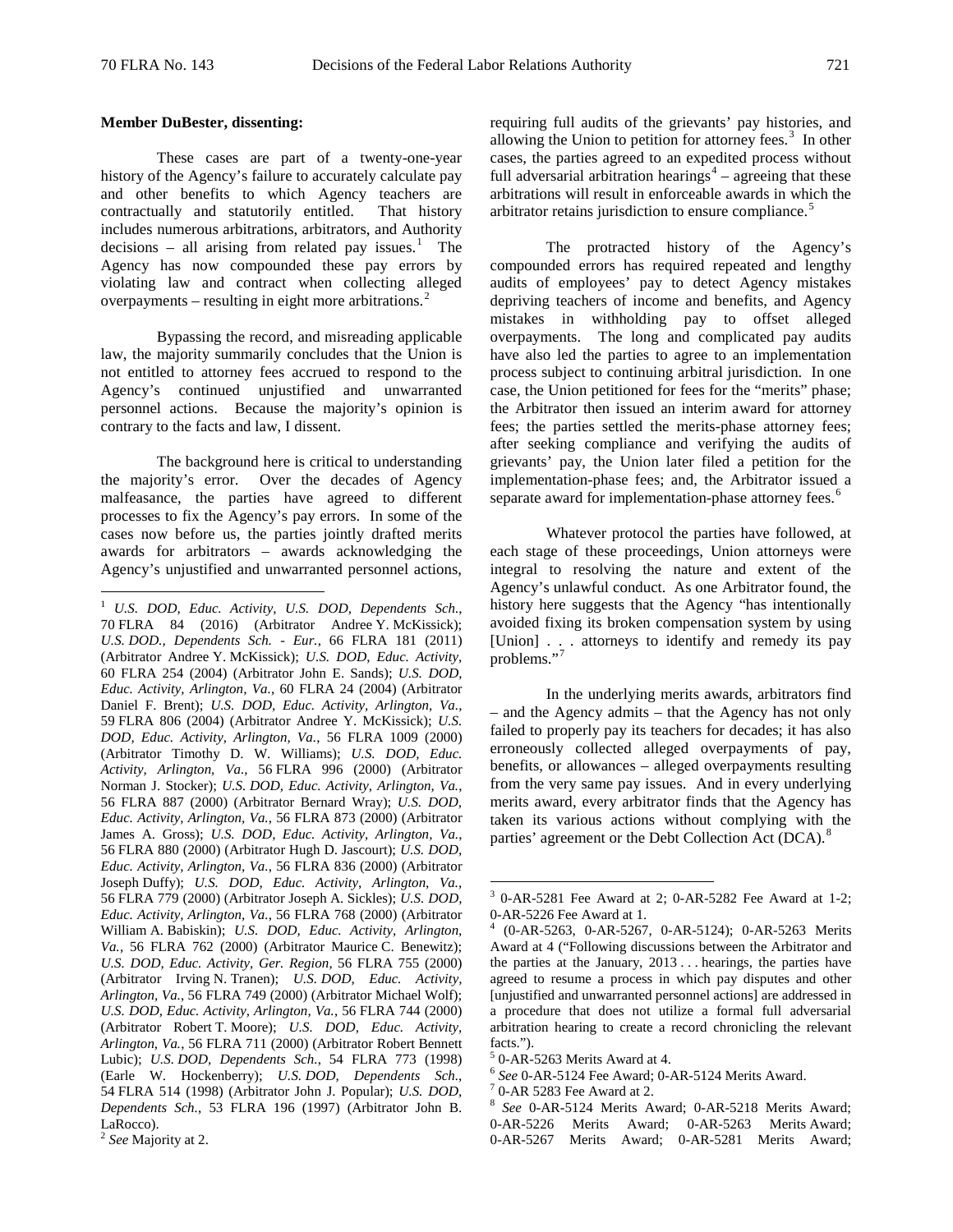Specifically, it is undisputed that the Agency "repeatedly and chronically" seized payments that had been made to bargaining unit teachers without adequate notice of the nature of the debt, or the due process required by contract provision or statute.<sup>[9](#page-4-0)</sup> The Agency also does not contest that it deducted amounts from wages that employees did not owe, or that exceeded the amounts that should have been deducted from employees' paychecks.<sup>[10](#page-4-1)</sup> Accordingly, each arbitrator interprets the Back Pay Act (BPA), the DCA, the parties' agreement, and the record, and finds that the Agency's multiple failures to properly pay the grievants resulted in the withdrawal or reduction of pay, allowances, or differentials under the BPA.<sup>[11](#page-4-2)</sup>

Notwithstanding the Agency's agreement to the procedures above, and notwithstanding its failure to file exceptions to the underlying merits awards, $^{12}$  $^{12}$  $^{12}$  the Agency now claims – and the majority agrees – that the Union is not entitled to attorney fees. Ignoring this dispute's extensive history, the Agency now asserts that there was no "withdrawal or reduction of pay" – a BPA prerequisite to awarding fees. $^{13}$  $^{13}$  $^{13}$ 

I disagree. As Arbitrator John E. Sands finds, the Agency "raises an absurd argument."<sup>[14](#page-4-5)</sup> It is undisputed that the Agency has committed numerous unfair and unwarranted personnel actions denying employees their pay, allowances and differentials. The fee awards at issue are a byproduct of this "pervasive and

recurring pattern of arbitrary and unwarranted personnel actions."<sup>15</sup> Absent the Agency's malfeasance, there Absent the Agency's malfeasance, there would have been no asserted overpayments to collect. Moreover, every erroneous Agency attempt to attach an employee's wages and benefits was an improper deprivation of employee pay because the Agency acted with "repeated" and "willful disregard" of law.<sup>[16](#page-4-6)</sup>

The majority strains to deny fees based on the irrelevant observation that the current state of any one employee's paycheck may include an overpayment. The majority's view is premised on a deficiently literal and narrow reading of the BPA.<sup>[17](#page-4-7)</sup> The Agency admittedly denied employees pay and made errors correcting these failed payments, but now claims that if, by its own additional errors it overpaid rather than underpaid any particular employee, the BPA does not authorize fees.

It is the Agency's responsibility to determine – accurately – the exact amount of pay the grievants would have earned had its unjustified and unwarranted personnel actions not occurred. The Agency repeatedly failed to do that here. $18$  Any overpayments were the result of this failure. The work of Union attorneys in the implementation phase of these cases was to ensure that the Agency's miscalculations did not also extend to the erroneous collection of asserted overpayments.

Contrary to the majority, for purposes of evaluating entitlement to fees here, it is legally meaningless whether the result of any individual pay audit ultimately requires withholding pay to adjust for an overpayment. Any uncertainty regarding a particular employee's pay status is the result of the Agency's repeated failures to calculate proper pay for its employees.<sup>[19](#page-4-9)</sup>

 <sup>0-</sup>AR-5282 Merits Award; 0-AR-5283 Merits Award; [5 U.S.C.](http://www.westlaw.com/Link/Document/FullText?findType=L&pubNum=1000546&cite=5USCAS5514&originatingDoc=Id1299d2cea3011e0be8fdb5fa26a1033&refType=LQ&originationContext=document&vr=3.0&rs=cblt1.0&transitionType=DocumentItem&contextData=(sc.UserEnteredCitation))  [§ 5514;](http://www.westlaw.com/Link/Document/FullText?findType=L&pubNum=1000546&cite=5USCAS5514&originatingDoc=Id1299d2cea3011e0be8fdb5fa26a1033&refType=LQ&originationContext=document&vr=3.0&rs=cblt1.0&transitionType=DocumentItem&contextData=(sc.UserEnteredCitation)) 31 U.S.C. § 3716.<br><sup>9</sup> 0-AR-5263 Fee Award at 10; 0-AR-5367 Fee Award at 10;

<span id="page-4-0"></span>

<span id="page-4-1"></span><sup>0-</sup>AR-5124 Fee Award at 9.<br> $^{10}$  0-AR-5263 Exceptions Br. at 9 (Agency admits erroneous debt collections).<br> $^{11}$  *See, e.g.,* 0-AR-5263 Fee Award at 7-8, 27.

<span id="page-4-7"></span><span id="page-4-6"></span><span id="page-4-3"></span><span id="page-4-2"></span><sup>&</sup>lt;sup>12</sup> The Agency did not file exceptions to the merits awards, and, therefore, did not except to the merits awards' findings that the Agency's violations of the collective-bargaining agreement and DCA resulted in withdrawal of the grievants' pay under the BPA. Although the Agency now argues that the fee awards are contrary to law because they do not satisfy the second requirement under the BPA, the Agency may not attempt to relieve itself from liability in the fee awards by relitigating findings that the Arbitrators already made in their merits awards, and which are now final and binding. Further, the fee awards do not clarify or modify the merits awards in a way that gives rise to the deficiencies alleged in the Agency's exceptions. Because the Agency's argument actually challenges the merits awards, it is untimely. *See U.S. Dep't of VA, Northport VA Hosp., Northport, NY*, 67 FLRA 325, 326 (2014).

<span id="page-4-9"></span><span id="page-4-8"></span><span id="page-4-4"></span> $13$  5 U.S.C. § 5596 (an award of backpay under the BPA requires a showing that: (1) the aggrieved employee was affected by an unjustified or unwarranted personnel action; and (2) the personnel action resulted in the withdrawal or reduction of an employee's pay, allowances, or differentials). 14 0-AR-5283 Fee Award at 11.

<span id="page-4-5"></span>

<sup>&</sup>lt;sup>15</sup> 0-AR-5263 Fee Award at 14; 0-AR-5267 Fee Award at 14; 0-AR-5124 Fee Award at 13.

 $16$  0-AR-5263 Fee Award at 14; 0-AR-5267 Fee Award at 15; 0-AR-5124 Fee Award at 14.<br><sup>17</sup> The Supreme Court has "repeatedly warned against the

dangers of an approach to statutory construction which confines itself to the bare words of a statute . . . 'for literalness may strangle meaning.'" *[Lynch v. Overholser](https://1.next.westlaw.com/Link/Document/FullText?findType=Y&serNum=1962103008&pubNum=0000708&originatingDoc=I5968757694c011d993e6d35cc61aab4a&refType=RP&fi=co_pp_sp_708_1067&originationContext=document&transitionType=DocumentItem&contextData=(sc.UserEnteredCitation)#co_pp_sp_708_1067)*, 369 U.S. 705, 710 [\(1962\)](https://1.next.westlaw.com/Link/Document/FullText?findType=Y&serNum=1962103008&pubNum=0000708&originatingDoc=I5968757694c011d993e6d35cc61aab4a&refType=RP&fi=co_pp_sp_708_1067&originationContext=document&transitionType=DocumentItem&contextData=(sc.UserEnteredCitation)#co_pp_sp_708_1067) (quoting *[Utah Junk Co. v. Porter](https://1.next.westlaw.com/Link/Document/FullText?findType=Y&serNum=1946115791&pubNum=0000708&originatingDoc=I5968757694c011d993e6d35cc61aab4a&refType=RP&fi=co_pp_sp_708_892&originationContext=document&transitionType=DocumentItem&contextData=(sc.UserEnteredCitation)#co_pp_sp_708_892)*, 328 U.S. 39, 44

 $(1946)$ .<br><sup>18</sup> As one arbitrator found, the Agency "has intentionally avoided fixing its broken compensation system by using FEA's attorneys to identify and remedy its pay problems." 0-AR-5283 Fee Award at 2.

 $19$  The majority points to the possibility of any one employee being overpaid while disregarding the clear evidence that the Agency erroneously offset asserted overpayments. *See, e.g.*, 0-AR-5283 Merits Award at 29-32. (One employee received a debt letter, and despite invoking her DCA rights, had her pay erroneously reduced for alleged overpayments. After filing a grievance and invoking arbitration, her grievance was sustained and the Agency refunded her erroneously withheld pay). The